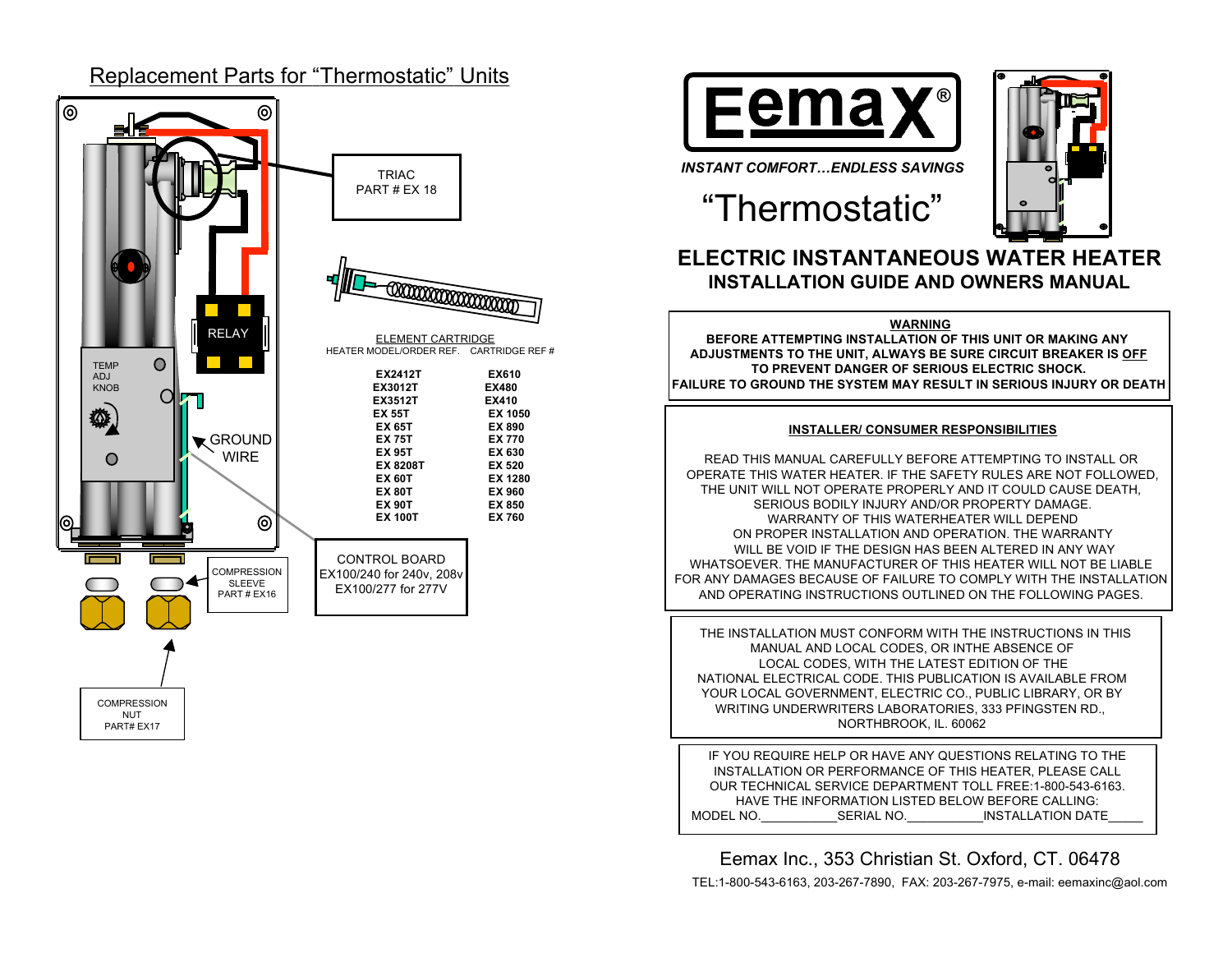#### **GENERAL**

The Eemax "Thermostatic" heater is specifically designed to take in cold or preheated water and heat it to temperatures suitable for the normal domestic usage up to a maximum of  $140^{\circ}$  F. To obtain optimum performance and energy savings, the unit should be located as close as possible to the point of use. The unit is supplied with compression rings and nuts suitable for direct coupling to 1/2" copper or plastic piping. Do not use additional screwed fittings or pipe dope. Doing so will void the warranty. **DO NOT SOLDER PIPES WHILE THE UNIT IS INSTALLED** (serious damage to the electronic flow switch will result).

This heater must have its own independent circuit, using a correctly rated breaker and wires suitable for at least 75 °C operation.

Failure to ground this system may result in death or serious injury.

# **1) MOUNTING THE UNIT**

1) The unit should be mounted as close to the point of use as possible.

2) This unit must only be mounted in the vertical position with the water fittings at the bottom of the unit. Mounting other than in the vertical position WILL cause element burn out.

3) The cold water inlet is on the right hand side and the hot water outlet is on the left hand side. Under NO circumstances can these be reversed.

4) Leave a minimum of 8" above the unit for easy replacement of the element.

5) The heater should be fixed to the wall using the four mounting holes at each corner of the backplate.

NOTE: The heater should be installed below the level of all hot water outlets serviced by this heater.

#### NOTE: PRESSURE RELIEF DEVICE

This unit is not required by UL to have a Pressure and Temperature safety relief valve (PTRV). You should check with local codes to find out if one is required in your area.

If local codes require the use of temperature and pressure relief valve it should be installed on the outlet hot water pipe before the outlet ball valve.

# **TROUBLE SHOOTING**

#### **SYMPTOM: NO HEAT INDICATOR LIGHT OFF**

1) ELECTRIC SUPPLY IS OFF Turn on the main breaker.

2) Check the ECO (red re-set button) if tripped please call tech support

#### 3) NO OR LOW WATER FLOW

Ensure that the minimum flow rate to switch on your heater is met. "EX100T, 95T, 90T, 8208T" Models minimum flow rate  $= 0.75$  gpm "EX80T,  $75T$ ,  $65T$ " Models minimum flow rate = 0.6 gpm "EX60T, 55T" 2412T,3012T, 3512T Models minimum flow rate  $= 0.5$  gpm Also check that the inlet filter screen is clear from any debris. This is located in the brass inlet boss.

4) WATER CONNECTIONS ARE REVERSED Cold water inlet = right side, hot water outlet = left side.

#### 5) ELEMENT BURNED OUT TURN OFF THE breaker!

Using an ohmmeter test the resistance of the heating element across the two threaded termination rods on top of the element. The resistance reading should be under 10 ohms. If the resistance is much greater than this value, call Eemax for a replacement element.

#### **SYMPTOM: NO HEAT OR LOW TEMPERATURE WITH INDICATOR LIGHT ON**

1) WATER FLOW TOO HIGH Reduce the water flow by using an outlet ball valve. See page 3 for temperature rise at various flow rates.

2) INCORRECT POWER SUPPLY Make sure that the unit is connected to the voltage supply specified on the rating label on the the front cover of the unit and no other.

3) ELEMENT BURNED OUT TURN OFF THE breaker! Repeat the steps from paragraph 4 above.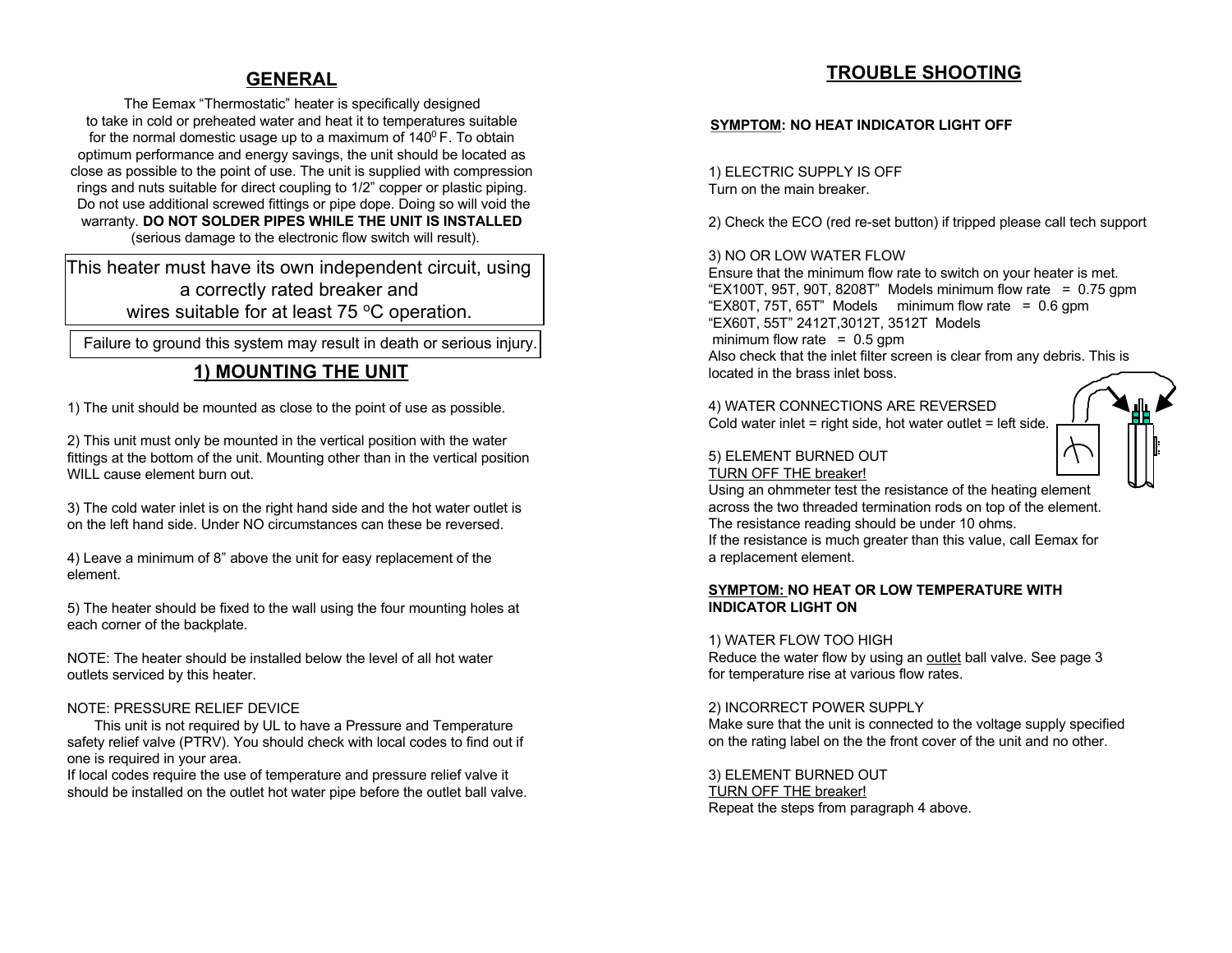# **4) COMMISSIONING YOUR HEATER**

#### IMPORTANT

Before switching "on" the power at the breaker make sure that the hot water circuit is free of air pockets or premature failure of the heating element will occur. To do this open all hot water faucets one at a time for a minute or two until the water flow is continuous and free from "gulping" and from visible air pockets.

- 1) With inlet and outlet BALL VALVES fully open, turn on all hot water outlets.
- 2) Run for 5 minutes, turning faucet "on" and "off" repeatedly.
- 3) Switch on electric supply at breaker.
- 4) The power indicator light should now come on with water flowing. (see Fig. 1). NOTE: At this point water temperature may not be very hot.
- 5) Using the OUTLET BALL VALVE slowly reduce water flow until desired temperature is achieved at hot water outlet. This should be 120 to 140 F without mixing cold water.
- 6) Now, turn the temperature adjustment screw counter-clockwise about 1/8 of a turn, wait for 10-15 seconds and see if the indicator light begins to pulse. If it does not, turn another 1/8 of a turn, wait and again see if lamp begins to pulse. Repeat until the light is pulsing regularly which indicates the temperature has stabilized at the set temperature. Check that the temperature is what you require.

#### **NOTE: The water temperature is proportional to the flow through the heater. The lower the flow the higher the temperature and vice versa**.

6) Check performance of flow switch by opening and closing outlet valve a few times. The power indicator light should be on **ONLY** when water is flowing through the unit. For expected temperature rise at various rates of flow see chart.

#### **NOTE: An EX95T (9.5 kW) unit at 240 V will deliver 1 gallon per minute at 65oF temperature rise. For example, with incoming water temperature at 45oF the unit will produce 1 gallon per minute at 110oF.**

7) It is possible that drawing off cold water at comparatively high rates of flow elsewhere in the building at the same time that the heater is working, could cause premature element failure. Care should be taken not to starve the unit of cold water. To prevent this from happening, open fully the main valve on the cold supply to the building and throttle back the control valves to the other cold water outlets.

### **2) PLUMBING HOOK-UP**

1) The unit is supplied with compression fittings. USE THESE: DO NOT USE THREADED PIPE FITTINGS. DO NOT USE PIPE DOPE OR TEFLON TAPE ON THIS INSTALLATION. Ensure the inlet filter supplied with this unit is in place.

2) Take care to ensure that the pipes are correctly aligned with the inlet and outlet bosses in order to avoid excessive stress on the heater body molding.

NOTE: Run water through the supply pipe to remove all debris from the pipe before connecting the heater. Failure to do so could damage the flow switch.

3) Install isolating valves (full flow ball valve type) on both inlet and outlet pipes. This allows unit to be isolated for maintenance purposes. (Fig. 2)

4) When all plumbing is complete, fully check the system for water leaks at all plumbing connections. If leak is present take corrective action. If leak is at the compression fitting, slowly tighten compression nut until it stops. Ensure compression fittings are tighten to 18FT.LB. Fully open both inlet and outlet ball valves.

Run all hot water outlets fed by this heater one at a time for a minute or two until the water flow is continuous, free from "gulping" and from all visible air pockets.



# TEST THE INSTALLATION FOR LEAKS BEFORE CONNECTING THE ELECTRICAL SUPPLY.